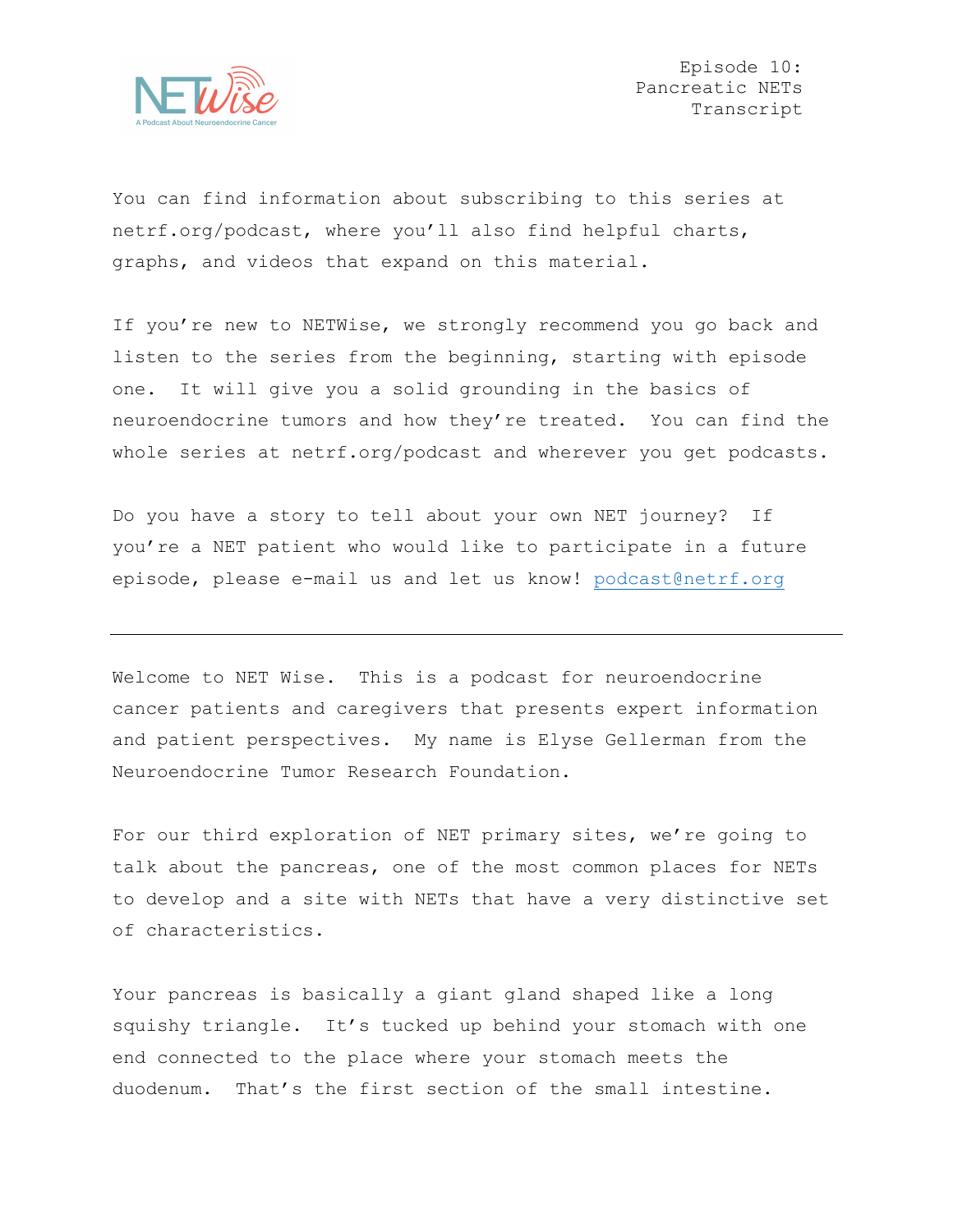

It's a delicate and complex organ with a crucial role to play in producing the important chemicals like hormones and enzymes that keep different parts of your body running and working in synchrony with each other.

The vast majority of pancreatic cancers are what are called "pancreatic adenocarcinomas", and they are some of the most aggressive and difficult to treat cancer. Pancreatic neuroendocrine tumors are much less common, but often much more treatable.

Here's Dr. Philip Philip from the Karmanos Cancer Center in Detroit:

*Philip: "Although the pancreatic neuroendocrine tumors arise from the pancreas and so do the pancreatic adenocarcinoma, they're really very different diseases."*

Because pancreatic neuroendocrine tumors or PNETS are rare cancers and their behavior and treatment are so very different from other kinds of pancreatic tumors, it's really important that a careful diagnosis is made by a pathologist who has a lot of experience with this kind of cancer.

*Philip: "An inexperienced pathologist may occasionally give the wrong diagnosis like confuse one with the other, so that's one of the reasons why we encourage always patients who've been diagnosed, for example, in a community setting where it's very rare for them to see those tumors,*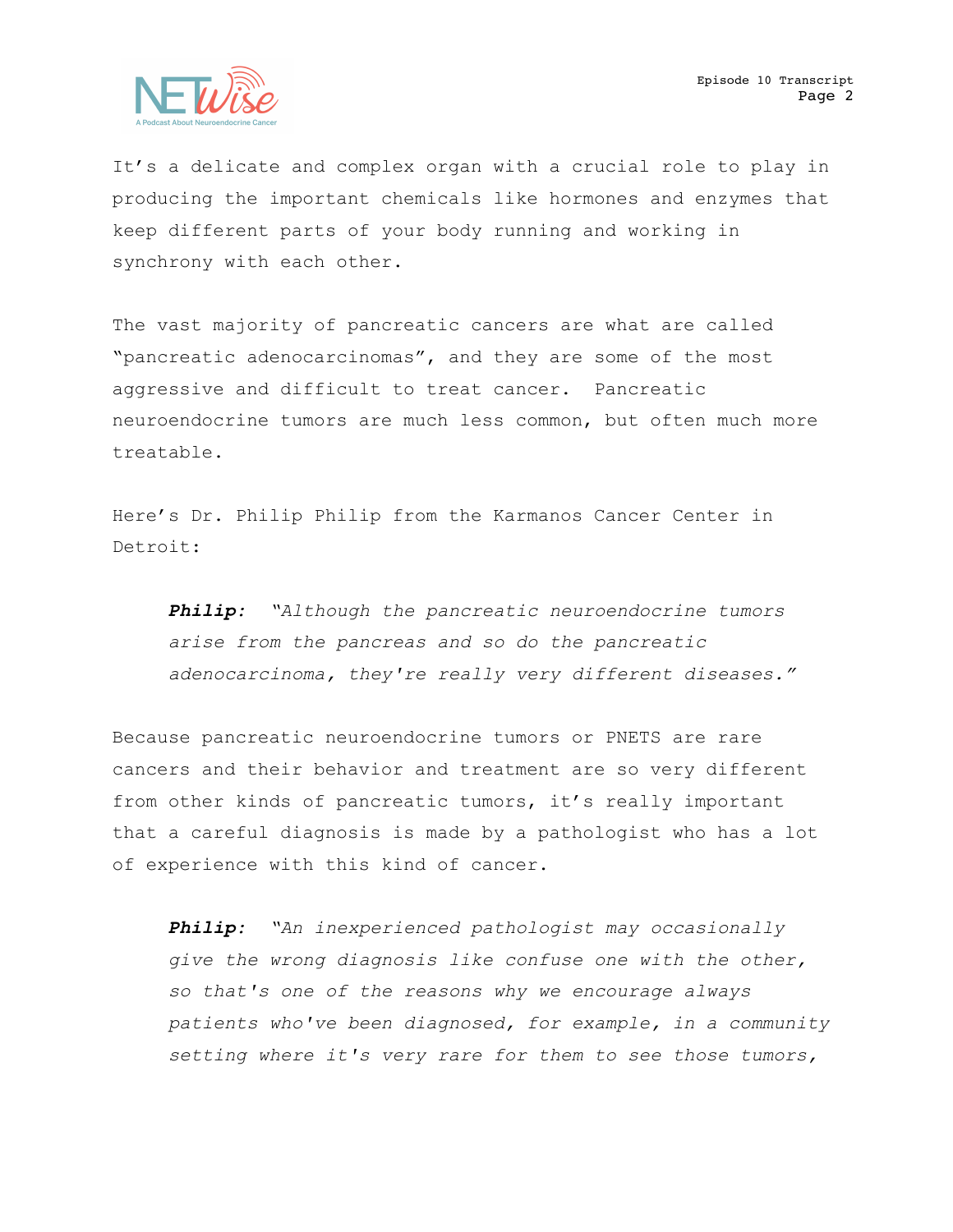

*to have a second opinion, certainly in a more experienced center."*

Careful diagnosis is particularly important with Pancreatic NETs because they can vary quite a lot from one individual's tumors to the next. While almost all PNETs are less aggressive than standard pancreatic adenocarcinomas, there is a wide spectrum of behavior among PNETS. Here's Dr. Emily Bergsland, Director of the Neuroendocrine Tumor Program at the University of California, San Francisco.

*Bergsland: "They really range in the biology and I think potentially more so than neuroendocrine tumors arising in other sites. I think we see a really wide range in variability of the behavior of the tumors from very, very slow growing to more rapidly growing.*

*In the most indolent cases, some of our patients will have disease that has growth that's hard to measure over months and sometimes actually you need to look over a few years to see evidence of the tumor growing. And that's in distinction to tumors that are poorly differentiated neuroendocrine carcinomas. And in those cases, we sometimes see changes in tumor growth over a matter of a few weeks. So, there is this very big range in tumor growth, which can present a challenge when somebody is diagnosed."* 

The PNETs at the more slow-growing end of that spectrum can often develop for years or even decades before they are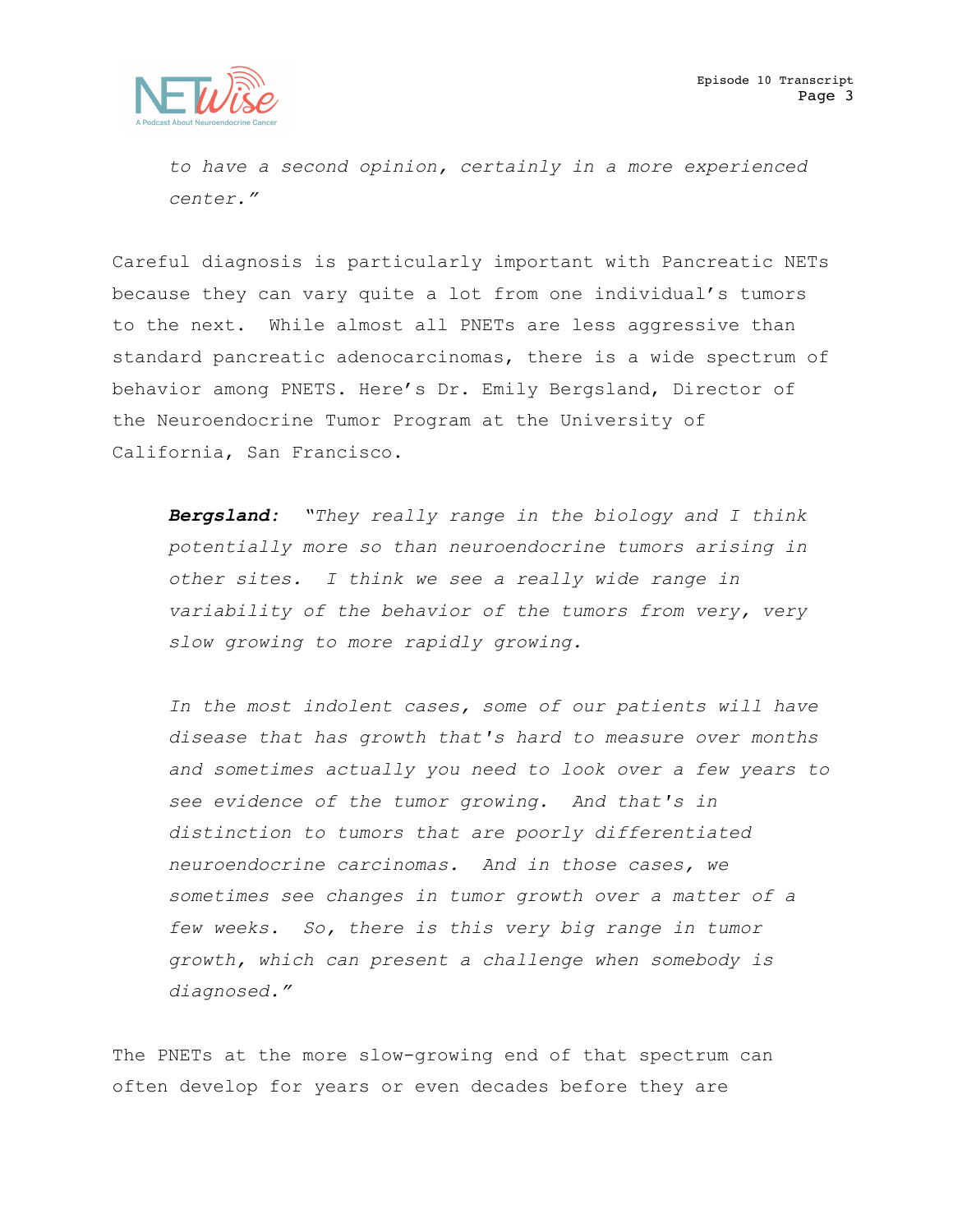

discovered and diagnosed, so they are often discovered just by accident.

*Philip: "For example, like you're doing a CAT scan for someone who has kidney stone or you're suspecting or anything which causes discomfort of the abdomen, pain, which requires a CAT scan, and then you find something tiny in the pancreas and then you look more carefully and you may do additional testing, and it turns out to be a neuroendocrine tumor."*

Because they so often go undiagnosed for a long time, pancreatic NETs have often metastasized outside of the pancreas before they are discovered and treated.

*Philip: "More than 50% of the patients that come to us have developed a disease that has gone to other sites. And the common sites that they go to, the commonest will be the liver. It can go to the lining of the abdomen. We call it the peritoneum. It can also go to other sites like bone and at times go to the lungs.*

*The metastases happen over many years, and I would say even sometimes decades in some patients. So, when a patient comes to us and they have what appears to be disease that has spread to other sites, we tell them that you have this disease going on for the last, you know, 15-20 years. And sometimes, it's hard for the patient to understand that or even accept that as a fact, but that's the reality. These*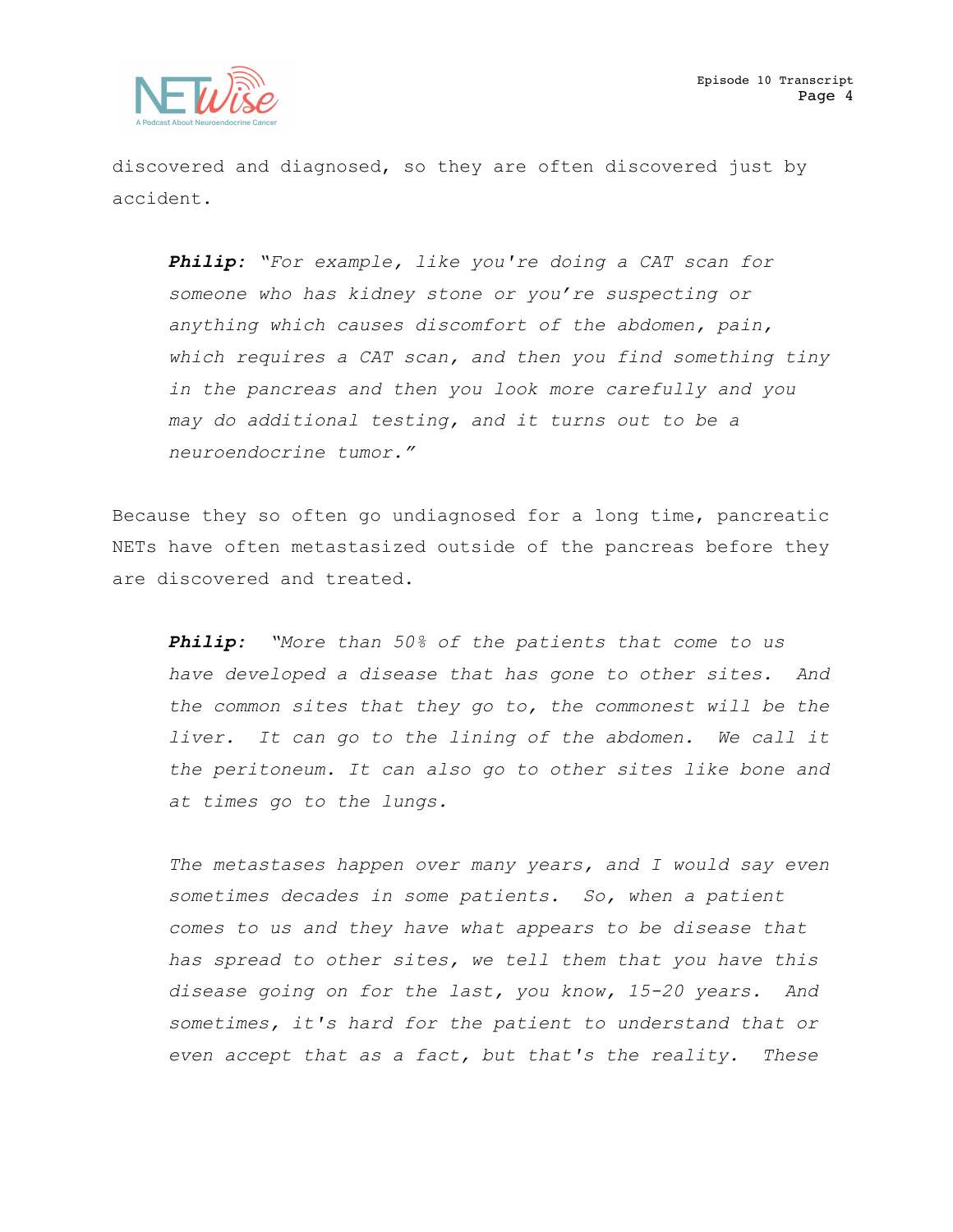

*tumors take a long time to develop and this spread happens over a long time."* 

An interesting feature of pancreatic NETs that hasn't often been observed in other kinds of neuroendocrine tumors is the ability to change their grade over time. Most NETs are either high grade (meaning fast growing and aggressive) or low grade (meaning slow growing and indolent), and they stay that way throughout the course of the disease, but some PNETs seem to become more aggressive as they grow.

*Bergsland: "Really, historically, we would do one biopsy at the time of diagnosis and we wouldn't necessarily ever do another biopsy again. But, over time, as we've now been better able to characterize these tumors – and I think many of us are doing more biopsies over time – what we're seeing is that there are some patients who have tumors who, over time, their Ki-67 will go up. What causes that change, we're not sure, but there are some patients really the tumors do shift into a different gear at some point later in the disease course. The term people have used for this is grade progression. I would say this is a fairly poorly understood phenomenon. We know it happens, but I would say we're not entirely sure in what fraction of patients this happens."* 

No matter the grade, the first treatment for PNETs is often surgery. We talked in some detail about pancreas surgery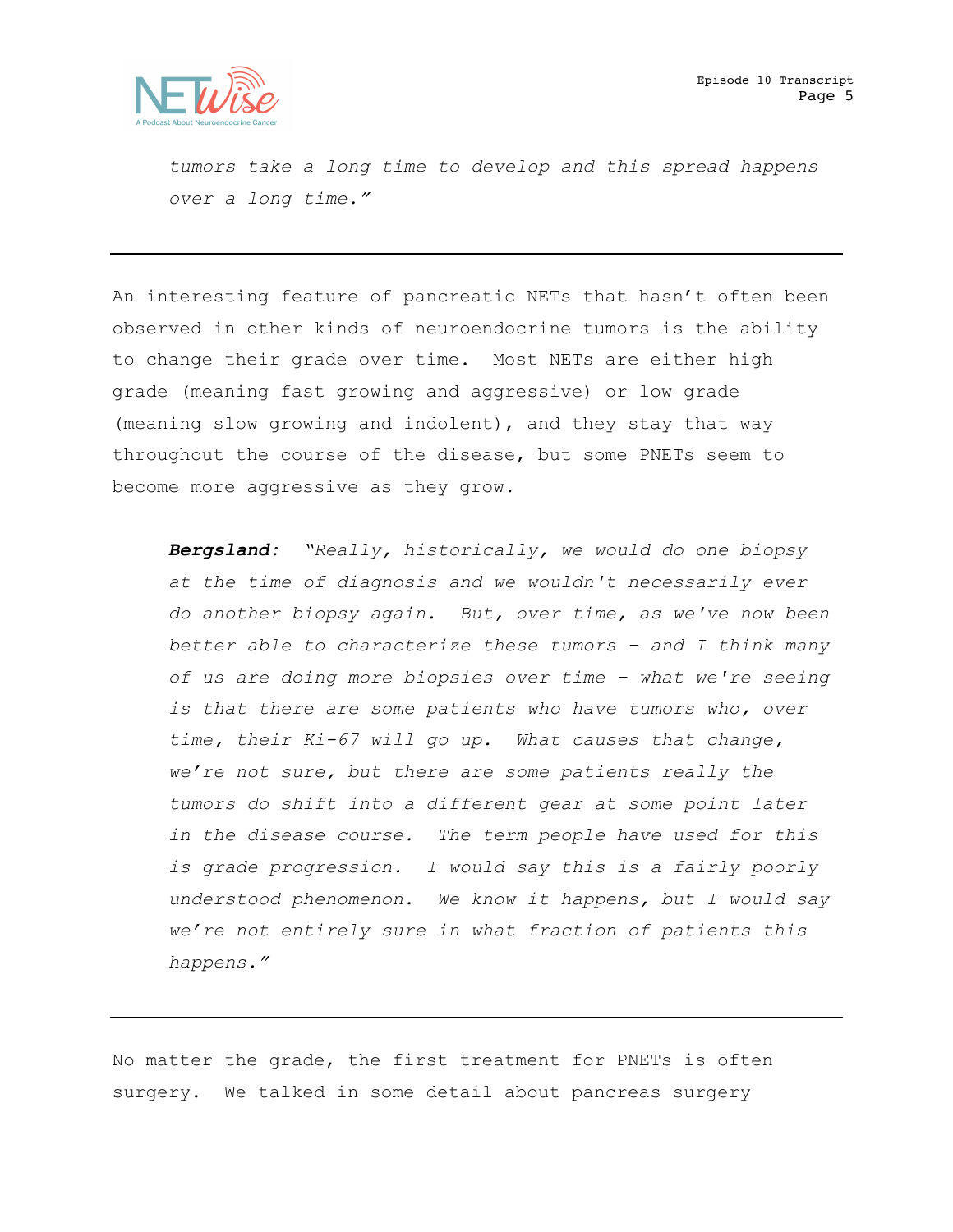

options in Episode 3 of this series where we learned there are basically three approaches – "enucleation", which removes just the tumor itself and leaves the surrounding pancreas intact; "distal pancreatectomy", which removes the 'tail' of the pancreas – the part that extends out under the stomach, often along with the spleen, which is next door, and any surrounding lymph nodes; and finally the more complicated "Whipple" procedure, which removes the 'head' of the pancreas along with the bile duct and parts of the stomach and small intestine that are connected to it.

And while surgery on the pancreas can be tricky because it's an especially soft and delicate organ, all of these procedures are performed often and successfully by surgeons who specialize in them. And in cases where the disease remains localized, surgery can be curative.

*Philip: "If it's localized only to the pancreas, you will tell the patient, 'I am doing an operation. It's a bit of a major operation, but I'm trying to cure you off the cancer.' Yes."*

While catching a tumor early and cutting it out early is almost always the best way to avoid spread, because of the delicate nature of the pancreas, occasionally doctors will actually recommend waiting before performing surgery to allow the tumor to grow a bit, making it easier to remove.

*Philip: "If the tumor is small, less than 2 cm, then I think there should be discussion of… you may even consider*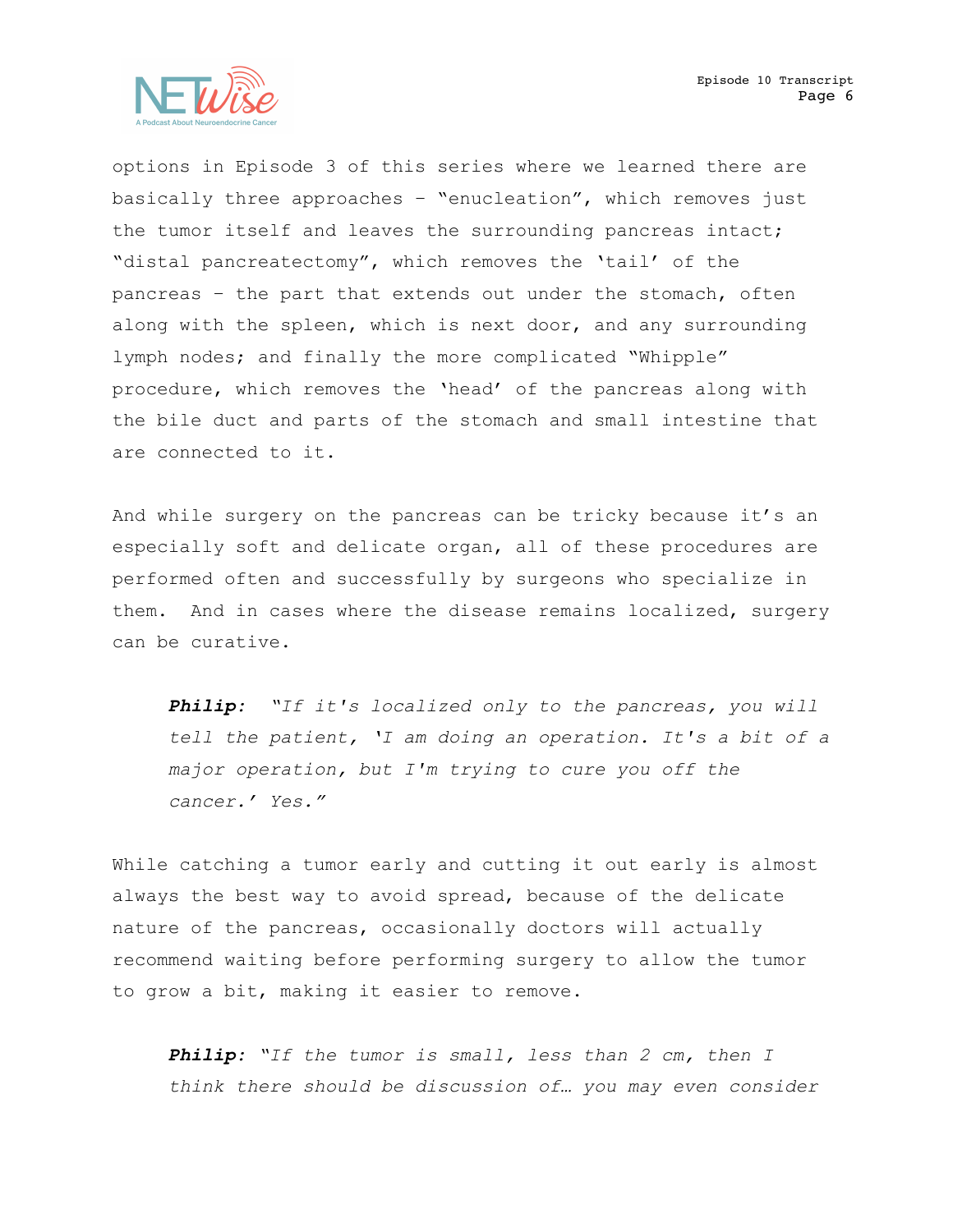*keeping it there and just watching it, and maybe removing it if it starts to grow maybe a bit faster or something like that happens. And if it's a very small tumor, like 1 cm or less, then there's a very good reason, today, just to leave it there for the time being. If it's 2 cm or larger, then the recommendation is to do the operation, for sure."* 

For PNETs that have metastasized to distant organs, surgery is also often considered, such as the liver debulking procedures we've discussed in previous episodes. While these are not curative, they can offer relief from symptoms and set the clock back on tumor growth, sometimes even by years.

*Patient Story: "My name is Joe Kennedy. I live in Maple Glen, Pennsylvania. I'm 58 years old. And last August 2019, I was diagnosed with pancreatic NETs.* 

*So, I had no inclination that anything was wrong and that the PNETs was brewing for most likely several years. I just had a strange pain in the abdomen area – just different… just an odd feeling.* 

*So, instead of going to my primary doctor, it would have taken a day or two, my wife said, 'Why don't you just go to one of these urgent care facilities? You'll just be seen faster.' Actually, my own thoughts was 'Oh, maybe it was an ulcer or just some indigestion type of thing.' I wasn't expecting anything. So, I went to urgent care. Out of*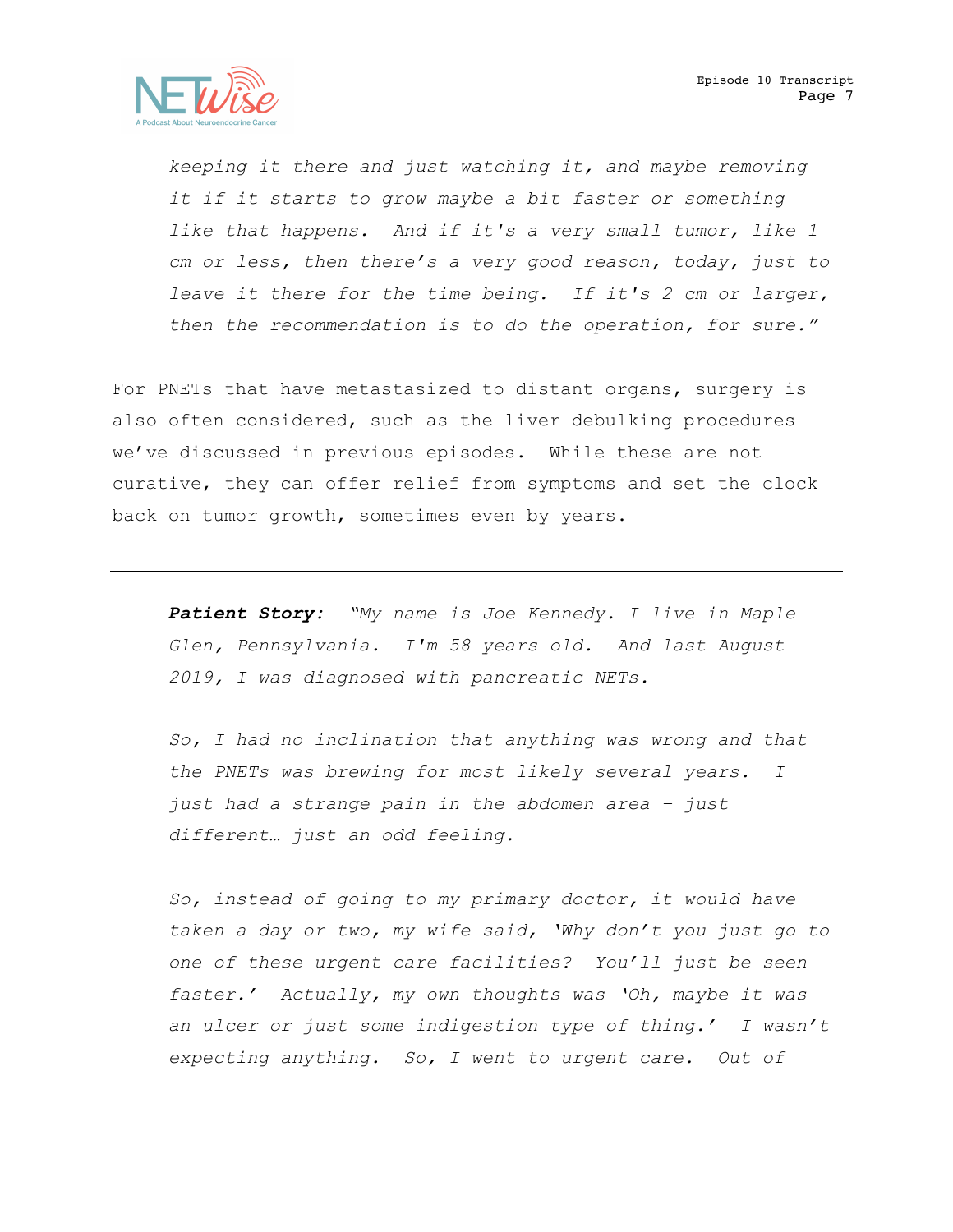

*being cautious, they wanted me to go get an ultrasound if I wanted to. It was sort of left up to me.* 

*So, I went to the ultrasound. And after the technician was finished, something odd happened. She said, 'Hey, could you sit down for a second? We just wanna make sure we don't need to take any other pictures.' So, I thought that was a bit odd, but it still didn't bother me at all. And then a few minutes later, she came out and said, 'Now the radiologist has called your doctor.' And it wasn't my doctor. It was the doctor at urgent care. '…and read him the results. And they're waiting for you at urgent care.' And I said, 'Oh, my, this is something quite unusual.'*

*So, that sort of put me in a state of, you know, quite a bit of anxiety there. So, my progression was I went to my primary care and then they got a CAT scan. A day later or so, I'm getting the MRI and then it was then an hour of me having the MRI. Here comes the primary care physician again saying, 'It looks like you have a rare form of cancer known as neuroendocrine cancer.' I didn't know what that meant. 'It looks like there are at least a spot or two on your liver and your lymph nodes are enlarged, so it looks likely that it's metastasized to your liver.' So, that news sort of doubled me over. I remember just sort of kind of grabbing my knees a little bit. And I had been praying that it was something else and not that.* 

*I was thinking as I went to that first appointment, 'They're going to put me on chemo. And can I go to work?'*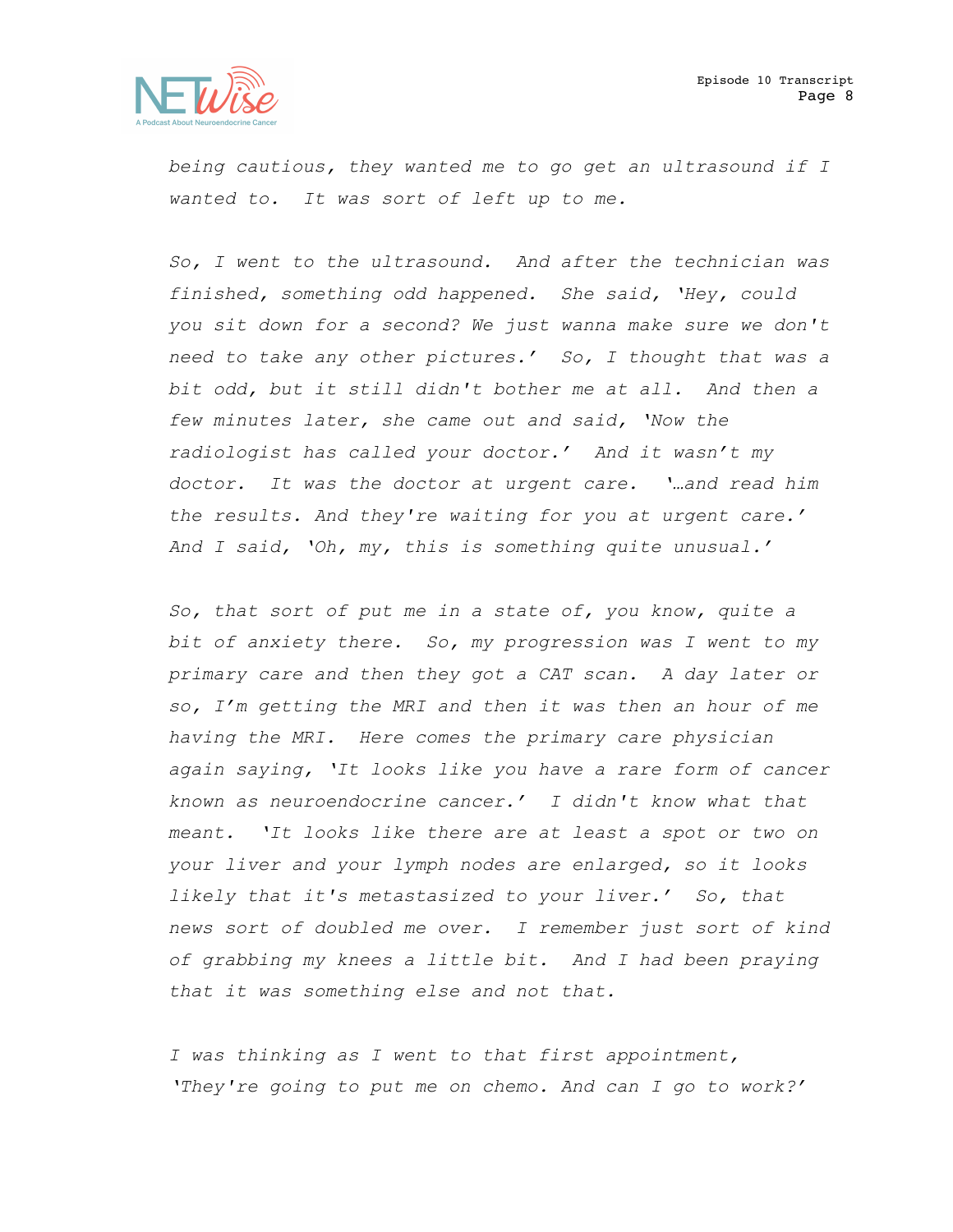

*And all these things. And the first thing I hear from the doctor is, 'We think you're a surgery candidate.' So, my feelings perked up a bit and basically it was a whirlwind. I did do surgery about 2-3 weeks later. So, they removed the tumor, the tail of the pancreas, nearby lymph nodes. They removed my spleen because that was involved and my gallbladder because, if I had to go on SSAs at some point in the future, they'd take your gallbladder out while they're in there because of gallstones.* 

*I was in the hospital for a week. Little complications of heart rates being too high and all those kind of things. And then just recovering from abdominal surgery is a chore I'm sure for anybody that's gone through it. And that was about a 6-week recovery at home. And first coming out of that, I could barely walk down the edge of my driveway and each day was just a little bit more and walking… and there was all kinds of GI issues that had to resolve itself. Since I only have half pancreas now, prediabetic or on the edge of diabetes. We're trying to keep an eye on that. And cholesterol went up and things like that. I had been very good at all those things, but now dealing with maybe some fallout of not having a full pancreas, and we're still working through that.* 

*But, generally speaking, before the operation, I felt pretty good. I felt like a 58-year-old, you know, decent in-shape person. I'm very lucky to feel the same way now because I was told, and as I fully understand, that this is not a question of 'will it return', but 'when will it*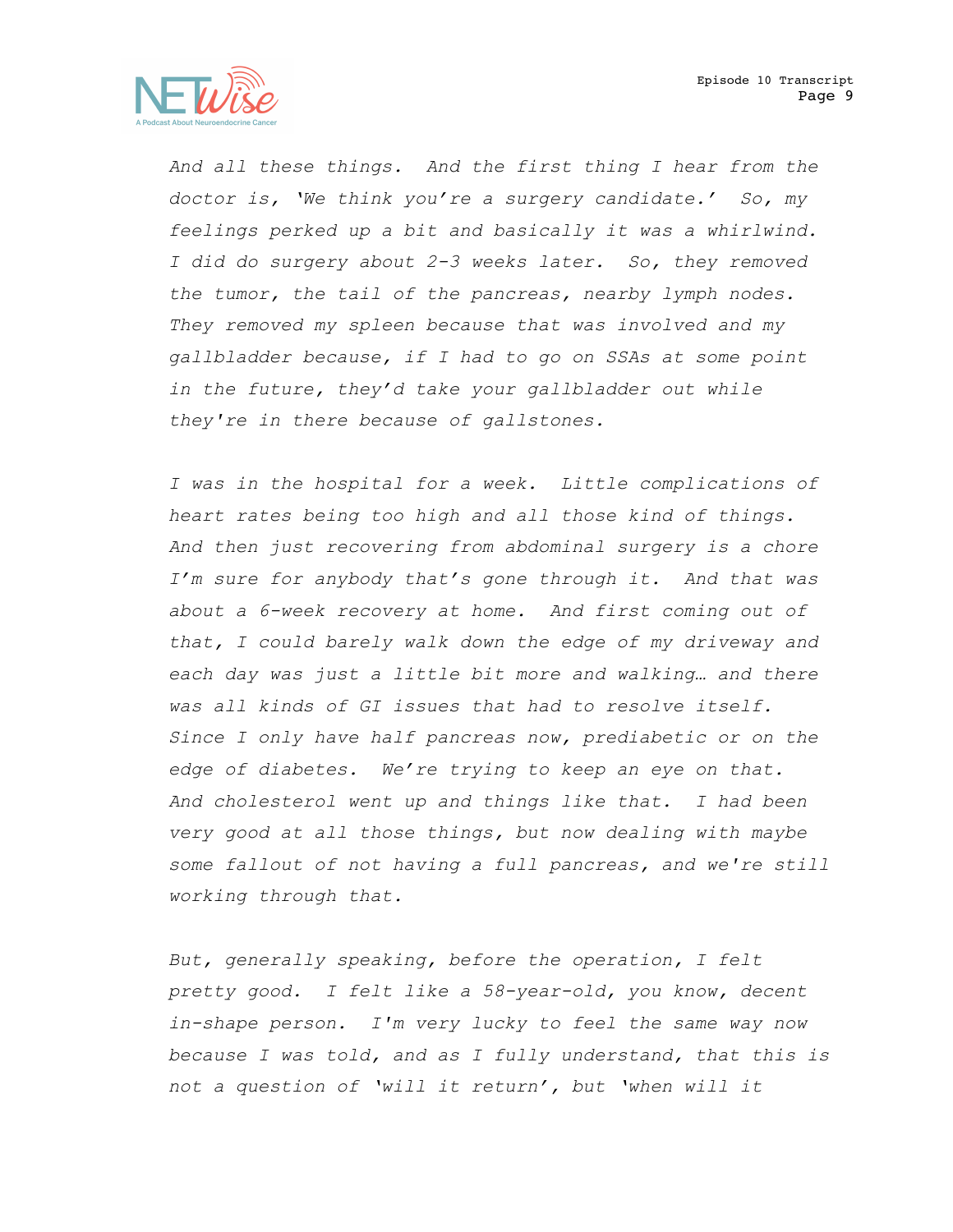

*return.' And given that I already have it in the lymph nodes, then that even makes it more close to home, so it's definitely not curative. It goes into that, which I keep getting taught and keep understanding that it becomes a chronic condition. For right now, we're waiting and trying to keeping all the tools in the toolkit in order not to use them too early given my age at 58."*

There are always complications that are possible after surgery, particularly major surgeries like a pancreas resection. In addition to the normal risks of infection, there are possible complications that are unique to pancreatic surgery.

*Philip: "They're not complications that will debilitate the patient in the long run, but they are complications that need to be addressed by a multimodality team usually between the medical oncologist, surgeon, and also a gastroenterologist. Add to that a nutritionist or a dietician."* 

One of these is the occasional development of a leak known as a fistula.

*Philip: "So, a fistula formation – the leak – is because the pancreas itself releases digestive enzymes to break down the food in the lumen of the small bowel. However, the same digestive enzymes can also— If they're in touch with the wrong part of the anatomy, they can produce a digestion of the small tissue, the structure of the*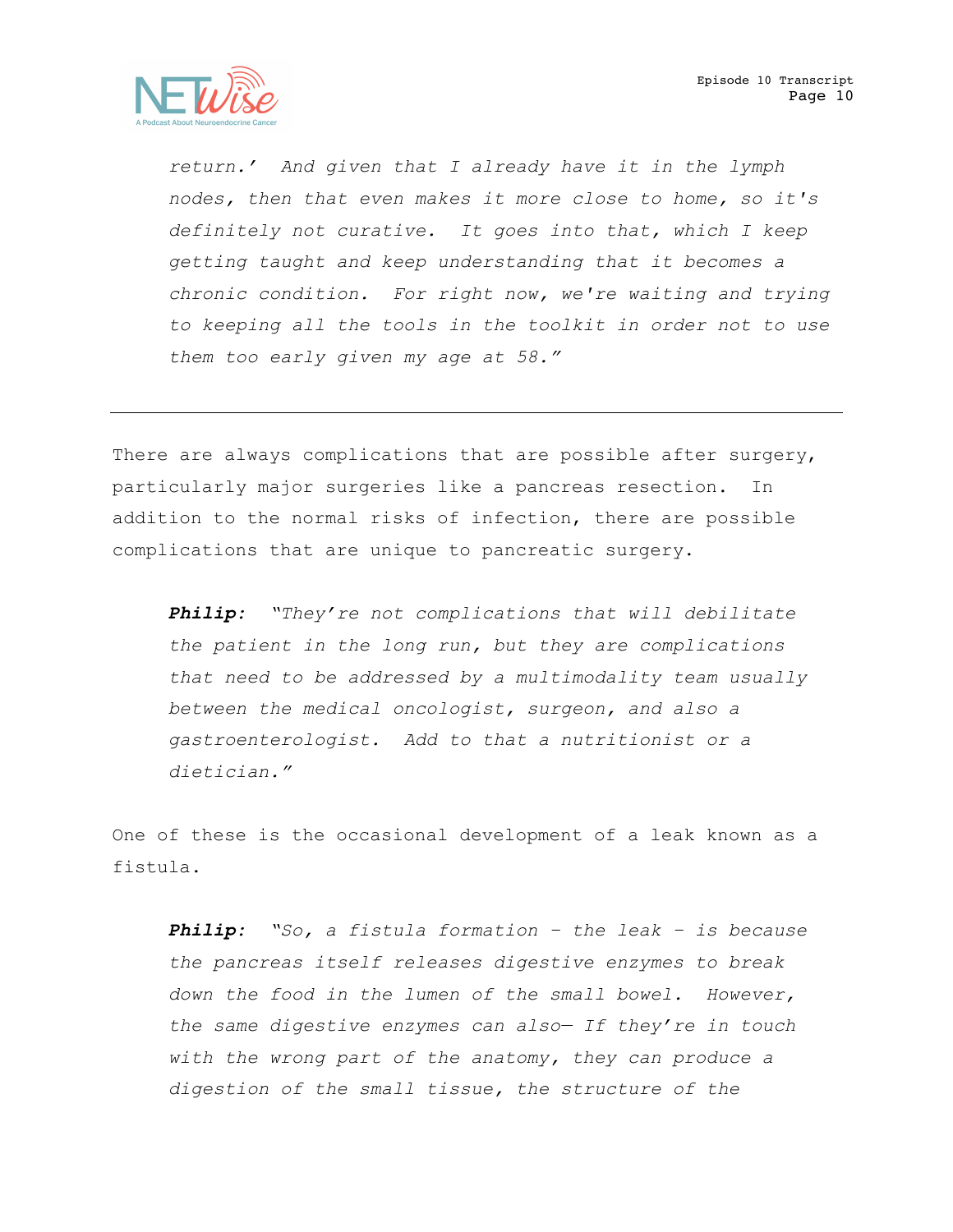

*pancreas, which leads to a tract, if you would, that will lead to a connection between the duct of the pancreas and some other hollow areas. So, that's the pancreatic leak. And there's a percentage of patients who can get that, but it's not something which they will live with it forever because usually you'll be able to let it heal. There are different things you do to let it heal.* 

*And if you're removing part of the pancreas, then you may end up with a lower rate or ability to secrete those digestive enzymes. And as a result, the patient might suffer from something called malabsorption, which means that fatty food are not really absorbed appropriately. It may lead to bloating, gas, loose bowel movements. We call them steatorrhea. Sometimes patients end up with weight*  loss. The treatment for that is to supplement the patient *before they eat with tablets that are the enzymes that would have been released by the pancreas. Removing part of the pancreas may also put you at risk of worsening diabetes. If someone is predisposed to developing diabetes, it's simply because the pancreas produces the insulin that helps to control the blood sugar."*

If you think about the fact that one of the primary functions of the pancreas is to produce hormones, it's not surprising that NETs that develop in the pancreas can cause hormonal symptoms. While functional small bowel NETs almost always produce serotonin, functional PNETs can produce a wide variety of different hormones.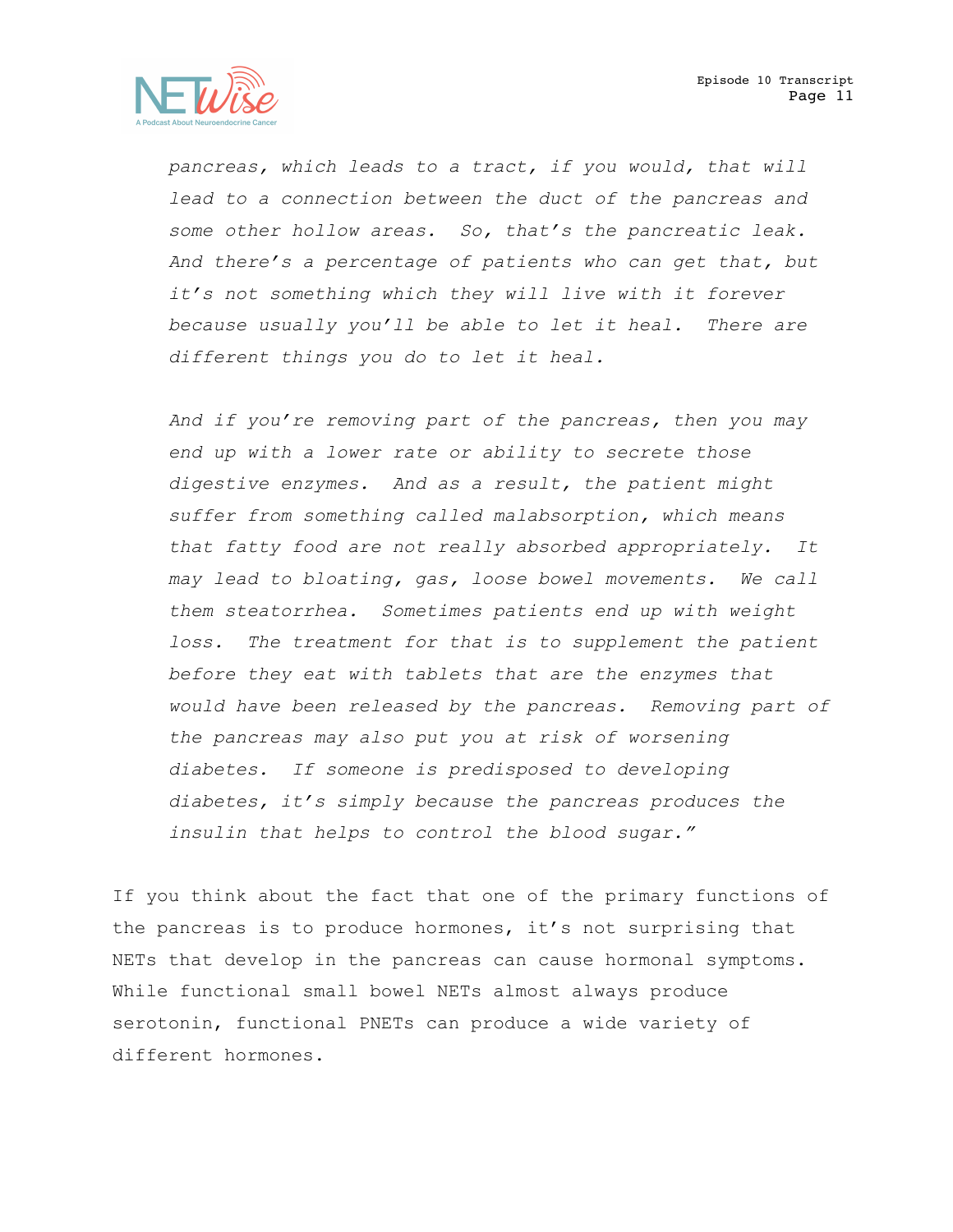

*Bergsland: "First off, it's important to note that most tumors are what we call 'nonfunctional', which means that they don't make any hormones that cause a clinical syndrome. But a subgroup of pancreatic neuroendocrine tumors will make hormones in excess that cause symptoms in a patient. It's probably somewhere in the 10 to 30 percent range are functional. It can make a range of hormones, including glucagon, and insulin, and vasoactive intestinal peptide, and others.* 

*One would be gastrin excess. And when gastrin is overproduced, it will actually cause recurrent ulcer disease. So, patients might present, for example, with recurrent gastrointestinal bleeding from ulcers or abdominal pain, and also diarrhea can happen in that setting. And when gastrin excess happens, there are a couple of different approaches just to treat the hormones, but one that's very important is proton pump inhibitor therapy*.*"*

"Proton Pump Inhibitor" might sound like something you'd find on a spaceship, but it is actually just a particular kind of antacid.

*Bergsland: "We usually give it at double dose and that's a very important strategy to help protect from ulcer disease in that population, but we also will often use somatostatin analogs to help control the disease in addition to treatments that I use to treat the underlying tumor."*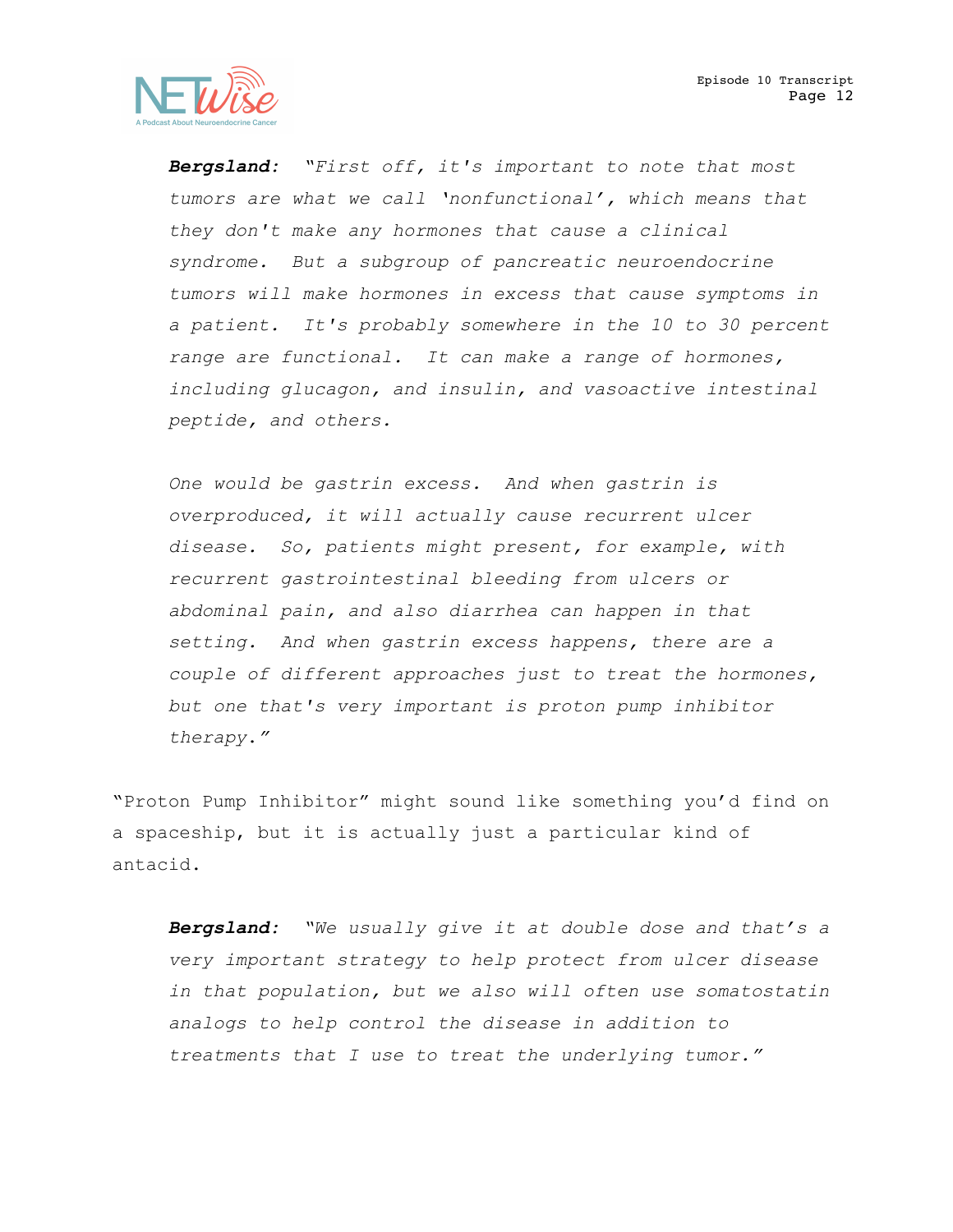

Functional PNETs can also produce Insulin.

*Bergsland: "Insulin's normally made by the pancreas. But when it's an excess, it can really wreak havoc and patients will present with low blood sugars and confusion, sweating. And sometimes, in addition to these very acute symptoms, some patients just have a global loss of what we call 'executive function', where it's just harder for them to do just their normal activities. And the other problem with insulin excess is, over time, patients compensate for these low blood sugars by eating more and eating at strange hours, and so weight gain is actually also commonly seen in patients with insulinoma.*

*But it's a kind of an example of… it's a normal role of the pancreas to make insulin, but it's normally wellcontrolled. And in the setting of a pancreatic neuroendocrine tumor, it doesn't have the tight regulation that it should have and it becomes a relatively urgent situation to fix, in that case.* 

*Another hormone also produced normally by the pancreas, but can be produced in excess by pancreatic neuroendocrine tumors, is glucagon. And you see the opposite effect in that. That can actually cause diabetes and high blood sugars. And again, it's really inappropriate production of glucagon for that level of sugar. So, it's sort of the opposite type of tumor than an insulinoma.*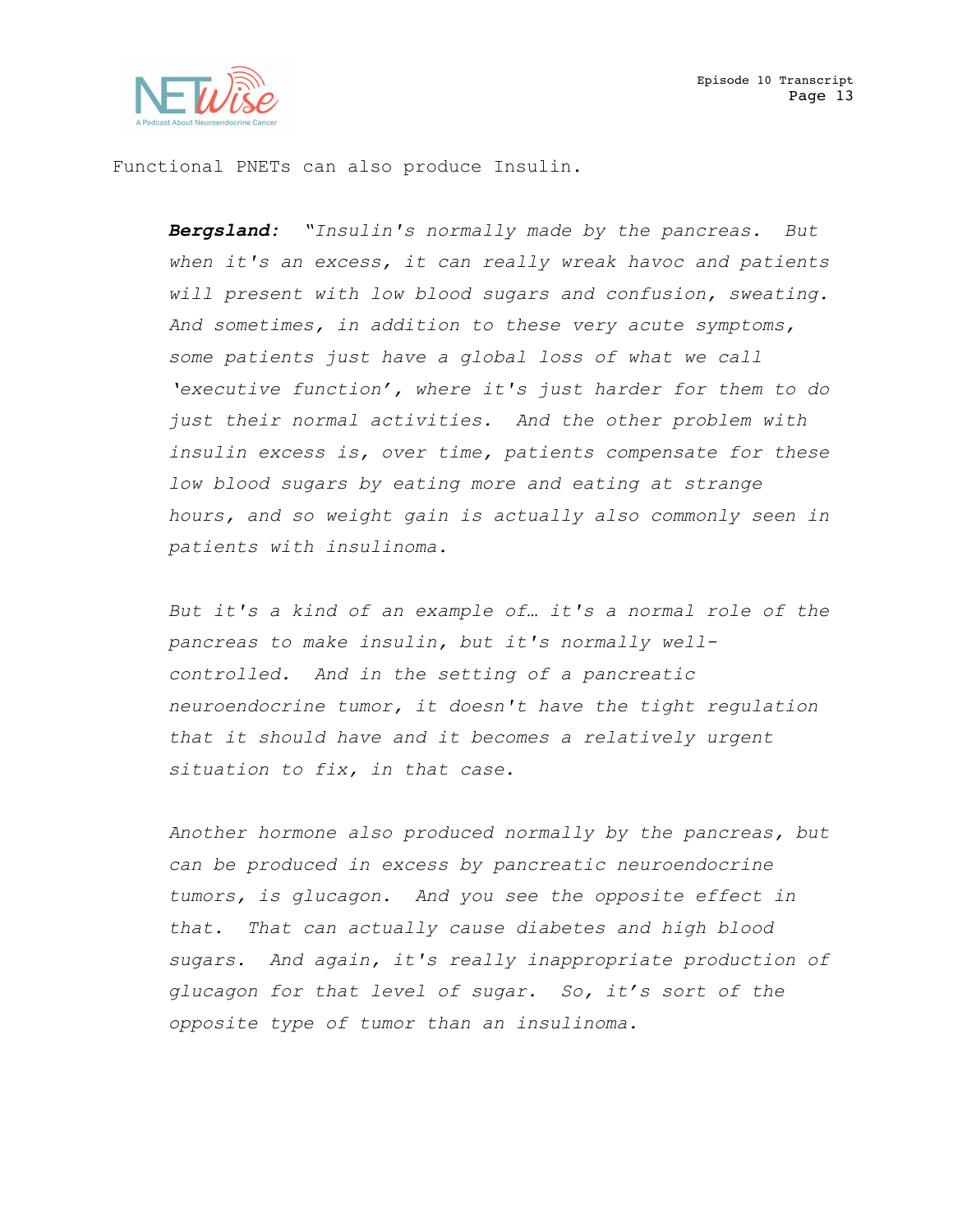

*And the last one we see with some… it's rare, but we also see… is vasoactive intestinal peptide excess."*

In a healthy person, VIP has a role in controlling the amount of water and electrolytes released into the digestive system. An excess of its production causes digestive dysfunction that can really be quite debilitating.

*Bergsland: "That actually produces a really, really watery diarrhea, which can be very, very severe and can be associated with electrolyte abnormalities. Some people describe it as a cholera-type diarrhea… so, you know, like the infection cholera where it's just a very watery diarrhea where patients will often land in the hospital from dehydration and very low potassium levels. Luckily, it's very sensitive to somatostatin analogs, so we can use that as a bridge while we're trying to control the tumor.* 

*In all of these types of functional tumors, somatostatin analogs play an important role. But in each individual case, sometimes there are other drugs we use to manage the symptoms."*

There are a number of systemic medical treatments available for PNETs. More than for many other kinds of NETs.

*Philip: "Pancreatic neuroendocrine tumors are generally speaking more sensitive or more responsive to what we call 'systemic treatments.' There's a drug called, for example,*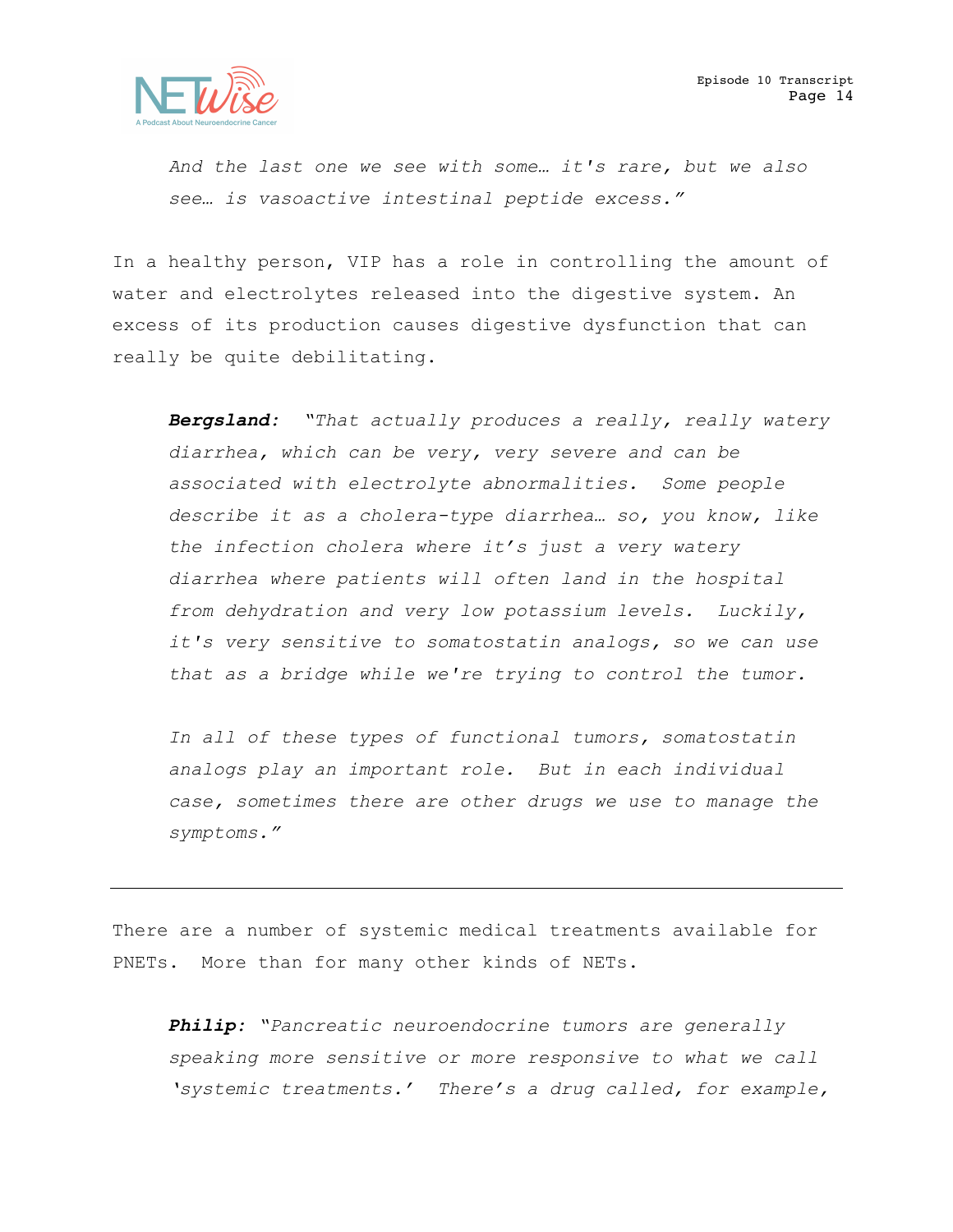

*sunitinib or Sutent is the trade name. That drug works in patients with neuroendocrine tumors for the pancreas. It's approved for that. But at this time, it's not approved for patients with small bowel neuroendocrine tumors.* 

*The other thing is that, in general, the conventional cytotoxic drugs or chemotherapy do not work well in small bowel neuroendocrine tumors or as they work better and sometimes much better in patients who have pancreatic neuroendocrine tumors. For example, I would use capecitabine and temozolomide. It's a 2-drug combination of cytotoxic drugs. I will use it in patients with pancreatic neuroendocrine tumors, but I will not use it in patients with small bowel neuroendocrine tumor, for example.* 

*So, the range of the drugs that are available for pancreatic neuroendocrine tumors is a bit wider."*

As in other neuroendocrine tumors, PRRT (peptide receptor radionuclide therapy) can be an effective treatment option that many hope will be made even more effective as it is further refined.

*Philip: "The question is, how much does it help? Is it more? Could be even more than what it does in small bowel tumors, keeping in mind that chemotherapy itself works better in pancreatic neuroendocrine tumors. And the second point is can we do even better by putting drugs on top of*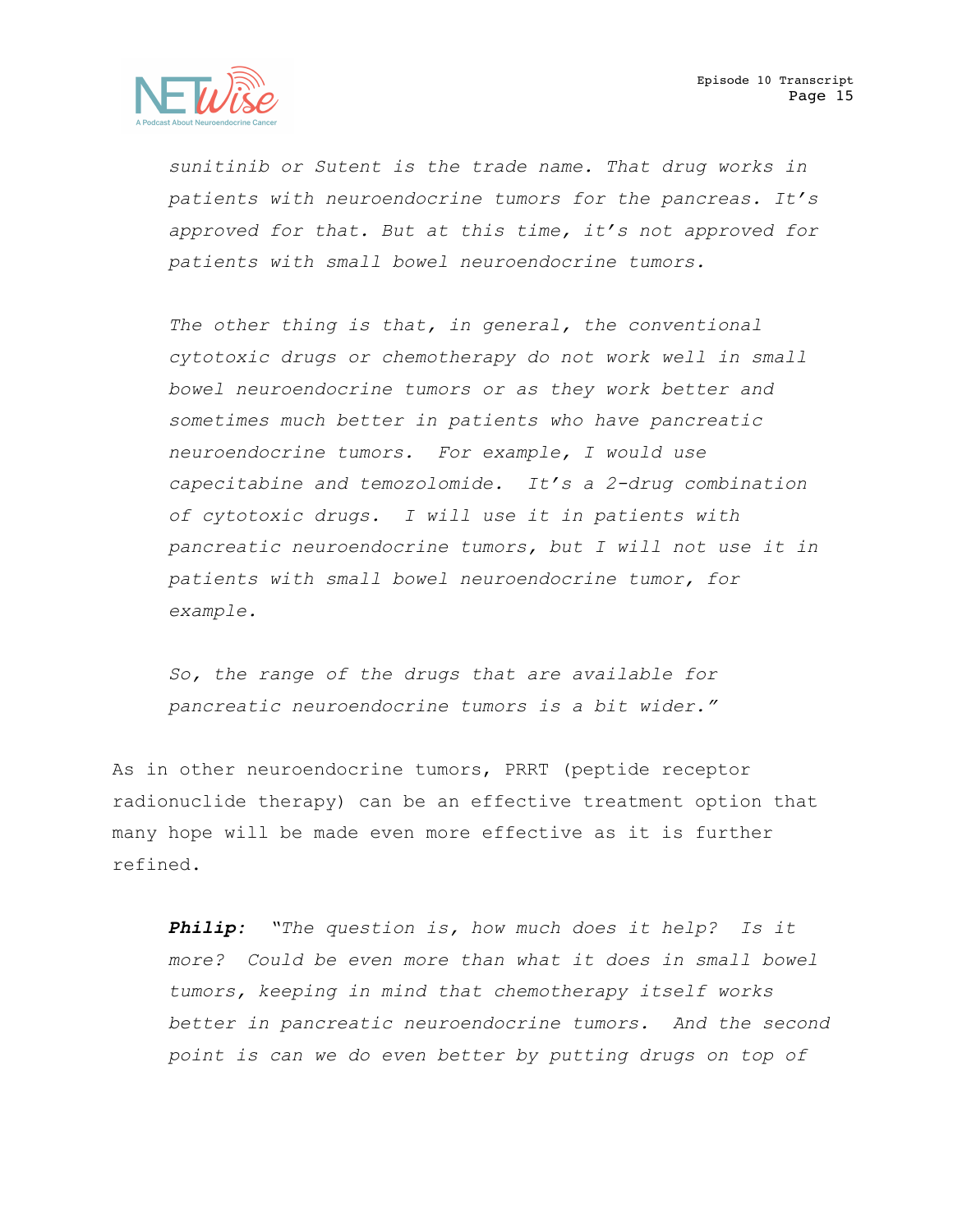

*PRRT in pancreatic neuroendocrine tumors? So, this type of work is currently ongoing."*

*Bergsland: "Prospective randomized data are lacking, and we actually don't completely know the response rate in that, you know, how many patients actually have shrinkage. We think a subgroup definitely does benefit in terms of shrinkage and almost certainly benefits in terms of disease stability over time, but we don't really know if everybody needs the same dose of radiation, if everybody needs four treatments, if there are other radiopeptides that might be as efficacious or more efficacious in some patients or all patients. These are all areas of research now. I think it's really great that PRRT is now part of our armamentarium, but I think there's more work to be done to try to refine that and figure out how to optimally use that in patients.* 

*And then, of course, I think we're interested at finding new drugs. And I would say in addition to novel radiopeptide conjugates that are in development, people are still trying to refine and look at the use of angiogenesis inhibitors. Sunitinib is already approved, but there are other drugs out there including surufatinib, which is a multi-targeted tyrosine kinase inhibitor that has activity in pancreatic neuroendocrine tumors. And there's an ongoing Phase 3 study right now called the CABINET study looking at a drug called cabozantinib, which is also sort of a second generation multi-targeted tyrosine kinase inhibitor in pancreatic tumors."*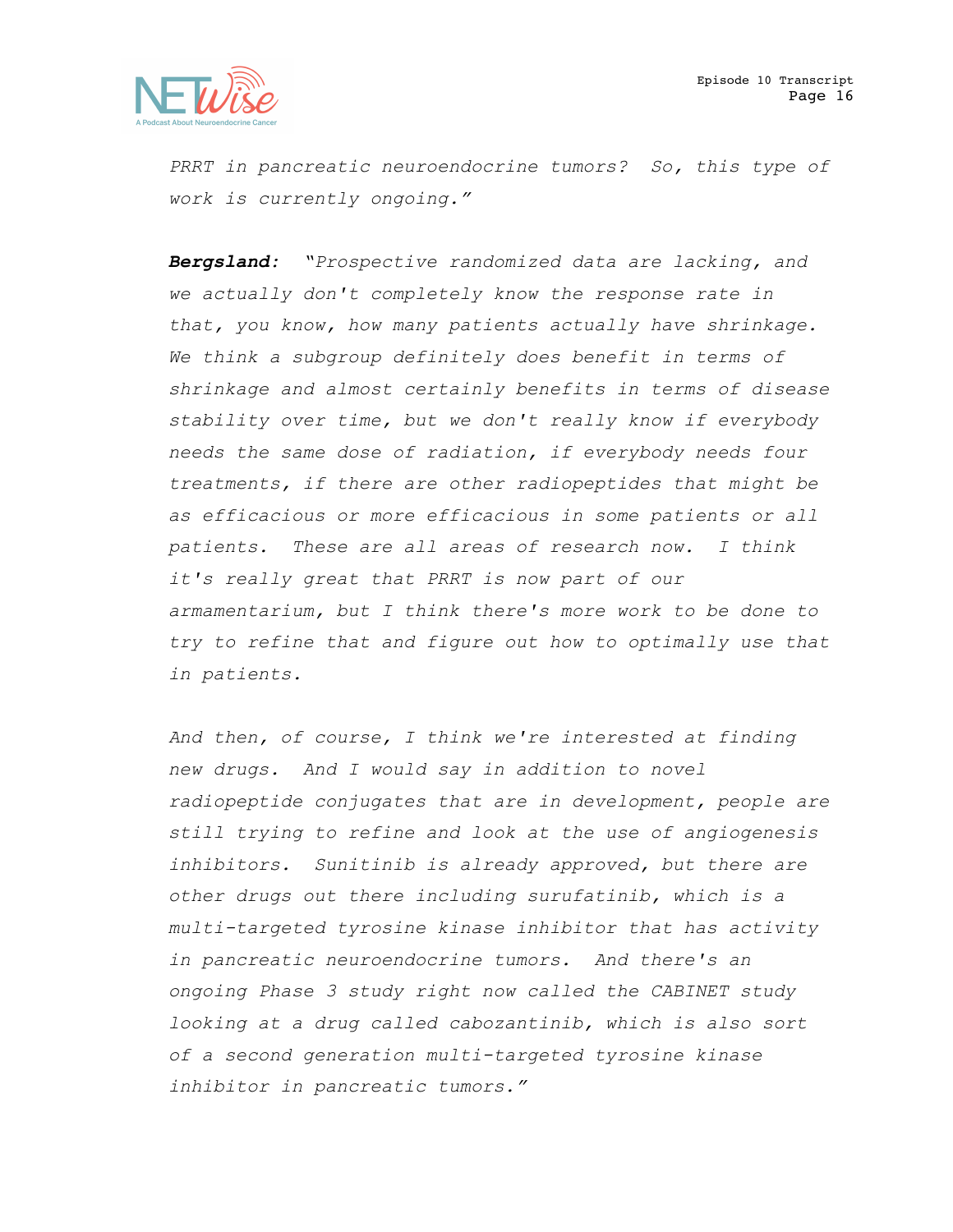

As with many kinds of NETs, the struggle with ongoing treatment is that there a lot of options for stabilizing a tumor – pausing or slowing its growth – but PRRT is one of the few actually has the potential to shrink tumors. Seeking new techniques and compounds that can go beyond stabilization is an important area of research.

*Bergsland: "We live with stability because that's what a lot of our drugs like everolimus, sunitinib, and somatostatin analogs do, but ideally you'd see shrinkage. And particularly for people who have bulky disease that might be causing discomfort or disease that's causing hormone excess, those are situations, particularly if somatostatin analogues aren't controlling the hormones, where you really would like to have therapy that can shrink it, not just stabilize it."*

A sad truth about NETs is that we really don't know what causes the vast majority of them to begin developing in the body. But with some PNETs, we can trace their inception back to one of a couple of genetic syndromes that can make a person vulnerable to these types kinds of cancer.

*Bergsland: "So, right now, this is an evolving area, but recent data in pancreatic neuroendocrine suggests that maybe 15% of patients with a neuroendocrine tumor of the pancreas have some sort of underlying hereditary syndrome. And what that means is it's a gene alteration that was*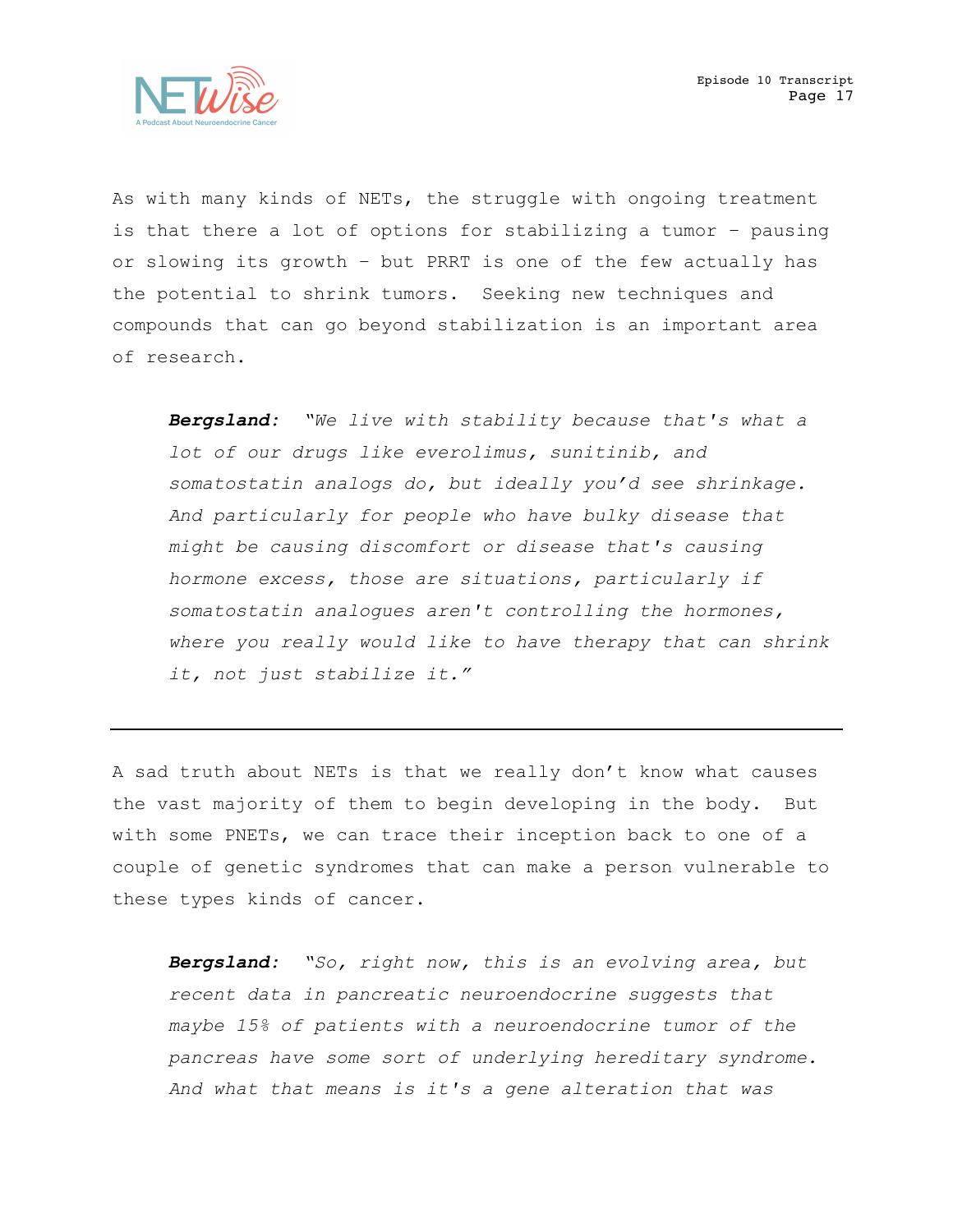

*present at birth in all cells of the body and actually can potentially be passed on to children. And that gene alteration leads to production of an abnormal protein in cells that can increase the risk of cancer. And it turns out there are several different syndromes that have been associated now with pancreatic neuroendocrine tumors. Probably the most common is multiple endocrine neoplasia type 1, also known as MEN1.* 

*And these patients have a mutation in the MEN1 gene, and they most commonly present with hyperparathyroidism, which is a little benign tumor of the parathyroid gland, but it leads to high calcium levels, and that's a very common presentation for MEN1. And patients may have tumors of the pituitary gland as well as pancreatic neuroendocrine tumors and NETs of other sites. So, that's the most common one. And then there are other syndromes that have been associated with Pan-NETs including tuberous sclerosis, neurofibromatosis, and Von Hippel-Lindau syndrome.* 

*And then, beyond that, a new syndrome was discovered not too long ago that looks a lot like MEN1, but this one's associated with a mutation in the CDKN1B gene, so a different gene, but a very similar result in terms of the hyperparathyroidism, pituitary adenomas as well as pancreatic neuroendocrine tumors.*

*And then finally, while infrequent, mutations in some other genes that can be inherited such as CHEK2, and BRCA2, and*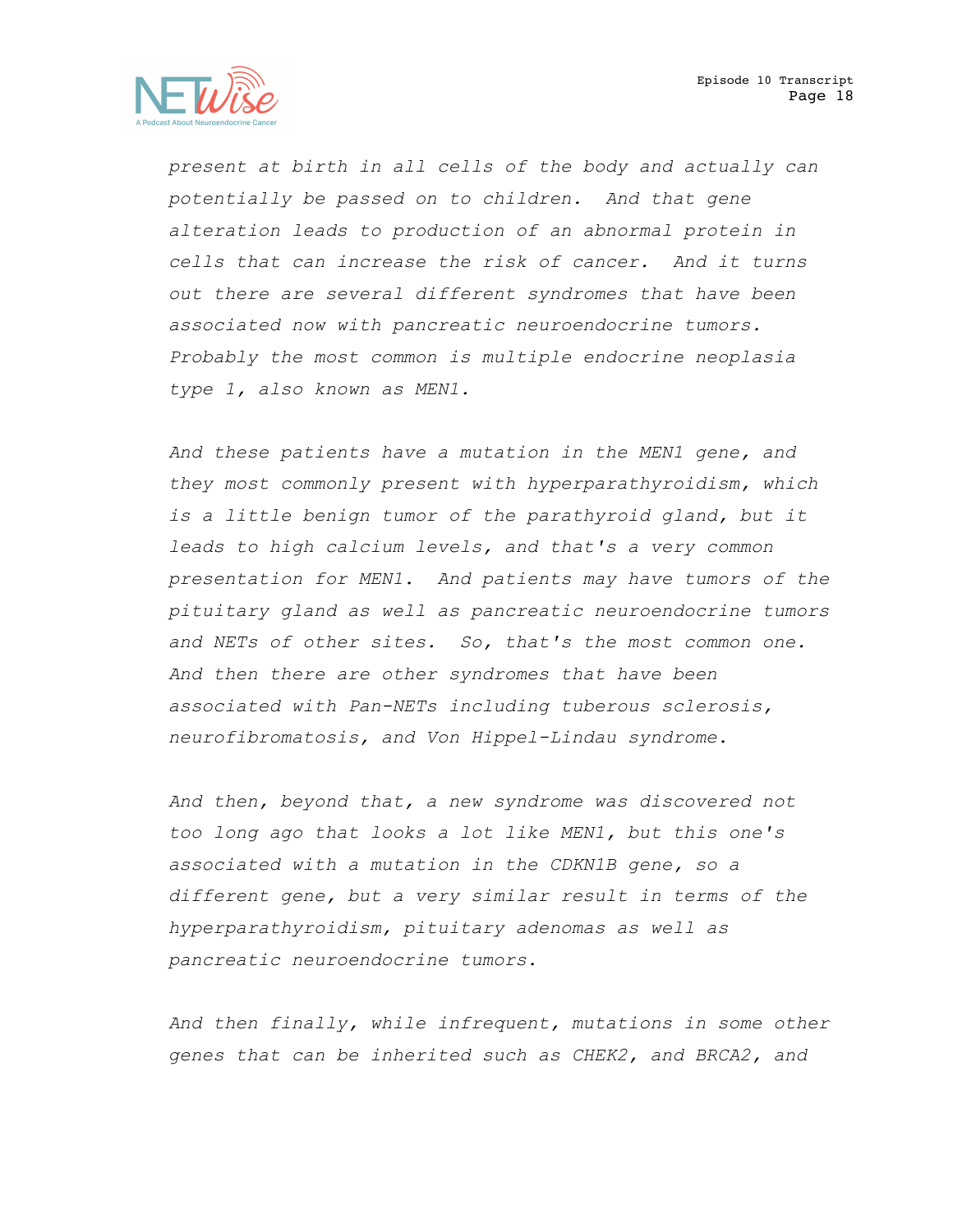

*MUTYH have been associated with pancreatic neuroendocrine tumors.*

*And then the last one is BRCA2, which is only rarely altered. Probably only 1% of pancreatic neuroendocrine tumor patients have a germline BRCA2 alteration, but we know that those patients, at least extrapolating from other tumor types like breast cancer or prostate cancer with BRCA2, there may be a role for certain types of chemotherapy as well as PARP inhibitors in that population. But again, data specifically for pancreatic neuroendocrine tumors are lacking right now."*

It's often a good idea, especially for younger patients with pancreatic NETs, to be screened for these genetic conditions, first, because they can cause those other kinds of tumors, sometimes simultaneously with NETs and, second, so you can make your family members aware of a dangerous predisposition they may have.

These kinds of genetic predispositions arise from something called "germline mutations", genetic differences that are inborn and can be passed from parent to child. PNETs also have a higher likelihood than other NETs of "somatic mutations" – genetic alterations that develop in the tumor itself and are not present in rest of the patient's body. These are not yet well understood, but in the future, they may point to new treatment options for pancreatic NETs.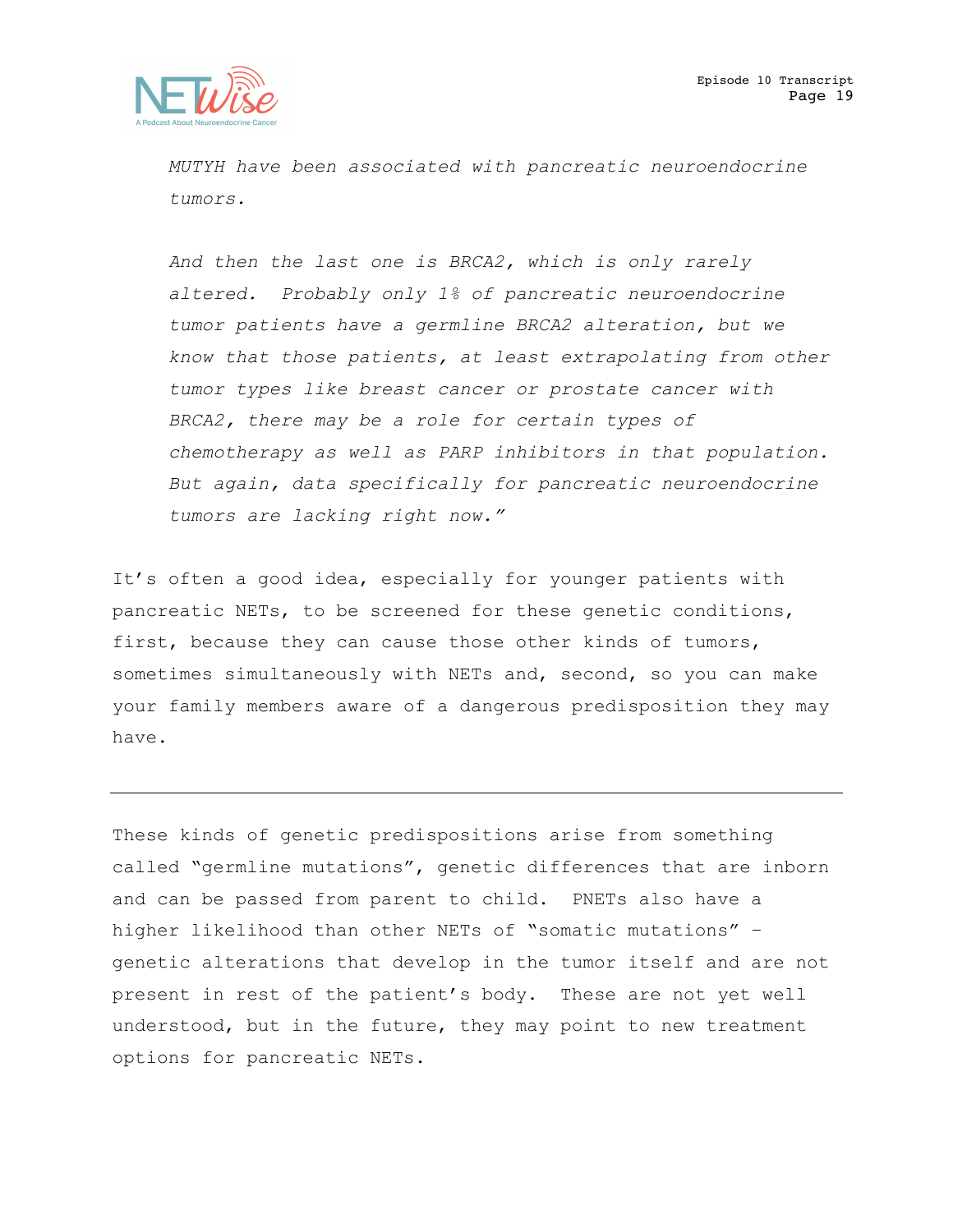

*Philip: And these somatic mutations sometimes can devise a better clue on whether they are a grade II or grade III or they are poorly differentiated, which is the very aggressive form of neuroendocrine tumors. They can sometimes even, maybe – hopefully soon – help us to decide which is the best treatment, so help us in personalized medicine using targeted drugs."*

*Bergsland: "And there are probably many other molecular alterations that exist that remain to be identified that may distinguish these patients with different types of tumor biology and different responses to therapy. So, I definitely think one big area of research is really in trying to figure out how to individualize therapy because, right now, we really have a wide range of treatment options, but we don't really know the optimal sequence of therapy in a given patient. Each strategy I think is really important, and I hope that that will become clearer over time. I should note there are studies out there that are looking.*

*So, for example, the COMPETE study is looking at PRRT versus everolimus in somatostatin refractory GI and pancreas NETs. And there's another study that's in development that potentially will be looking at PRRT versus chemotherapy. And I think it's really just trying to get at how do we know what sequence to use in these patients."*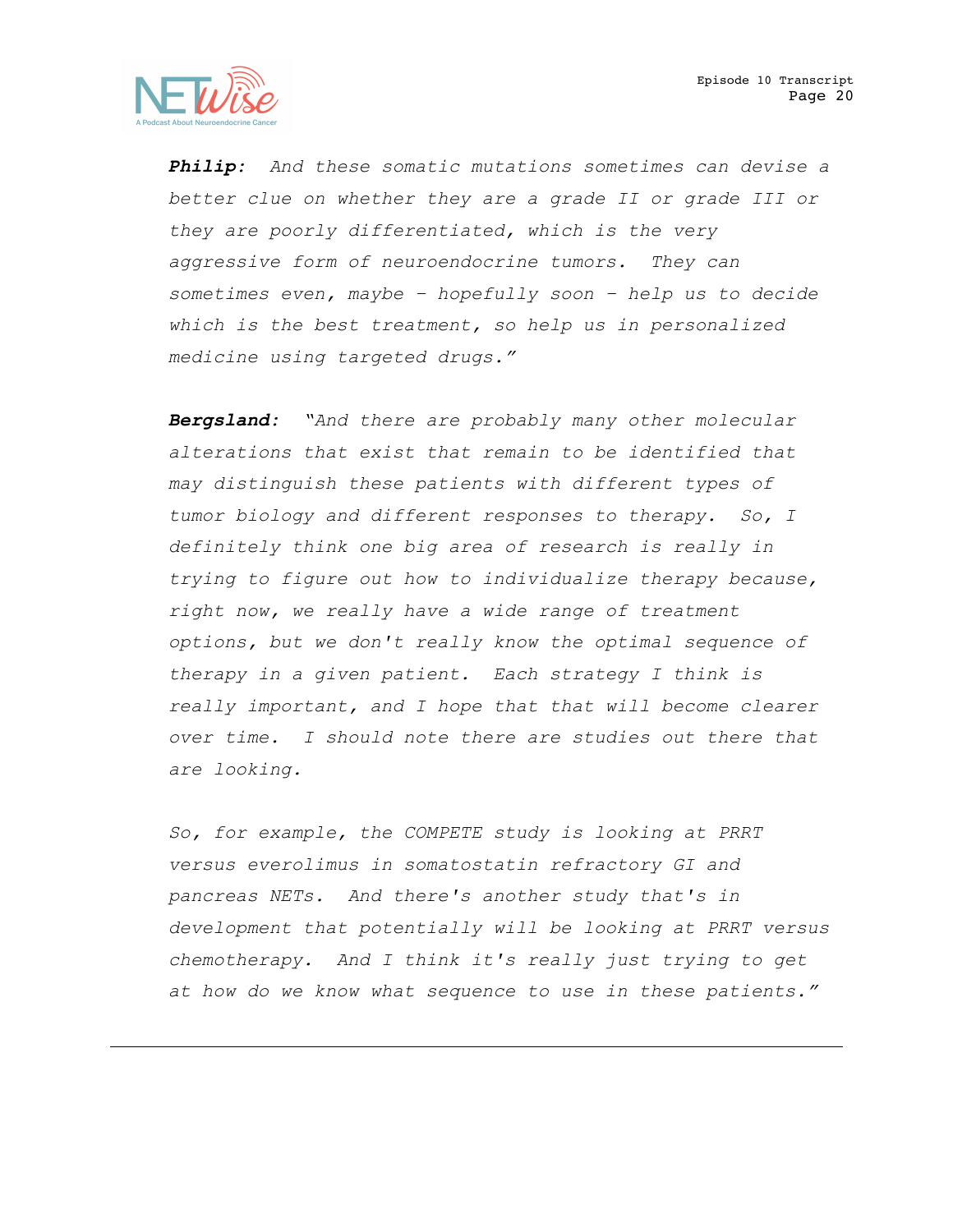

As we have talked about in this episode, PNETs present lots of challenges in the laboratory and the clinic. They differ from person to person and sometimes even over time in how quickly they grow and spread, whether they produce troublesome hormones and symptoms, and whether they respond to specific treatments. But there are a lot of treatment options for PNET patients. And it's good to know that there are scientists and physicians around the world working to answer the questions that remain so more and better treatments can be developed and tested. More knowledge about PNETs makes it possible to personalize treatment. So, if you're living with PNETs, please talk to your NET physician about your options for the best possible outcomes.

Thanks for listening to NETWise. My name is Elyse Gellerman, and I'm the CEO of the NET Research Foundation. This episode was produced by David Hoffman of CitizenRacecar, assisted by Garrett Tiedemann. It was made possible by the generous support of Ipsen, the Vincent E. Taylor Patient Education Fund, Advanced Accelerator Applications (a Novartis Company), and Lexicon Pharmaceuticals. Special thanks to everyone we interviewed for this episode. We are grateful for your expertise. This is a production of the Neuroendocrine Tumor Research Foundation where we're committed to improving the lives of patients, families, and caregivers affected by neuroendocrine cancer by funding research to discover cures and more effective treatments and providing information and educational resources. Please visit us at netrf.org.